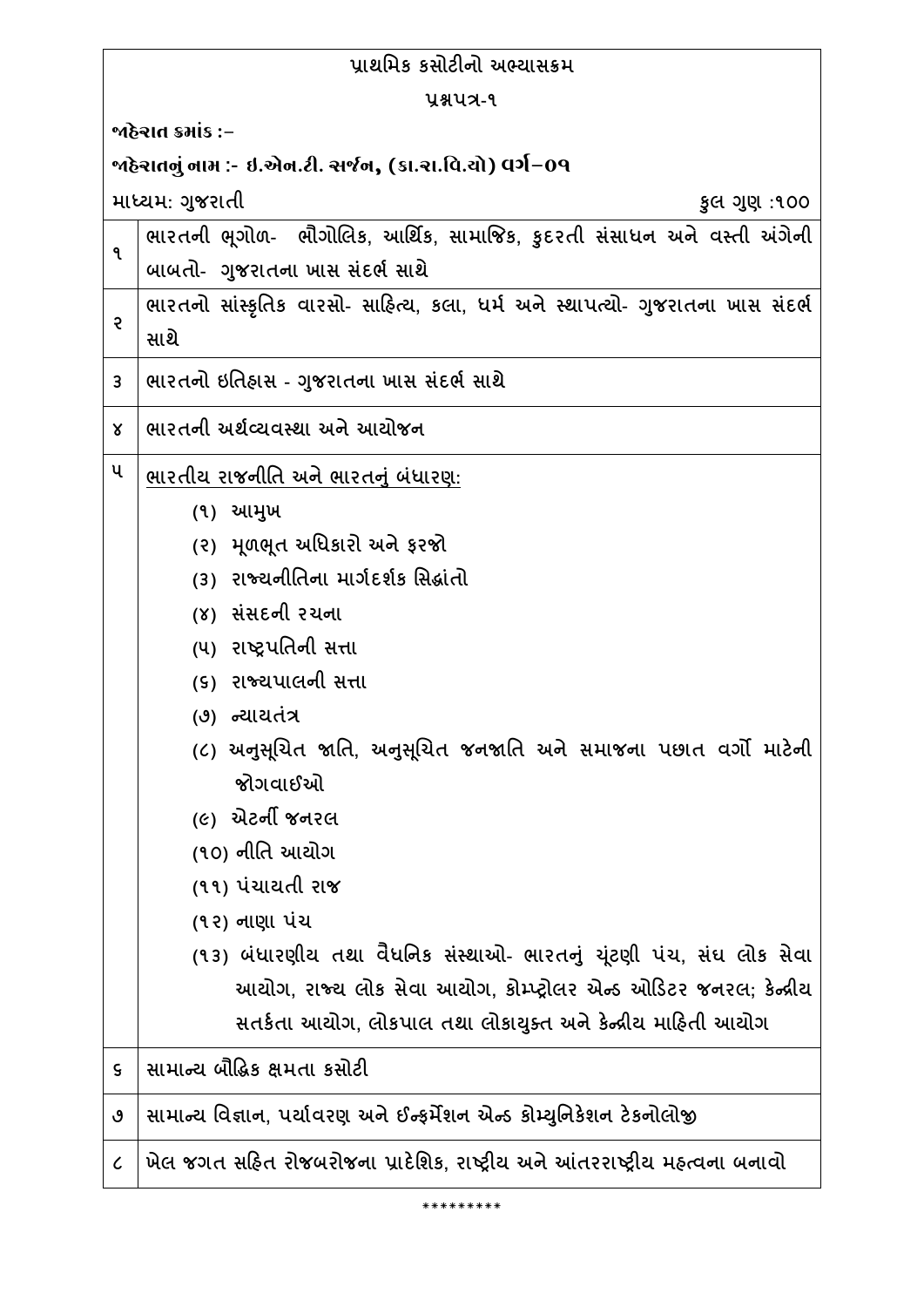## Syllabus of Preliminary Test Paper-1

**Adv. No. :** 

# **The post of : ENT Surgeon, (E.S.I.S) Class – 01**

|                | Medium: Gujarati<br><b>Total Marks-100</b>                                                                                       |  |
|----------------|----------------------------------------------------------------------------------------------------------------------------------|--|
| $\mathbf{1}$   | Geography of India- Physical, Economic, Social, Natural Resources and                                                            |  |
|                | population related topics- with special reference to Gujarat                                                                     |  |
| $\overline{2}$ | Cultural heritage of India- Literature, Art, Religion and Architecture- with                                                     |  |
|                | special reference to Gujarat                                                                                                     |  |
| 3              | History of India with special reference to Gujarat                                                                               |  |
| 4              | Indian Economy and Planning                                                                                                      |  |
| 5              | Indian Polity and the Constitution of India:                                                                                     |  |
|                | Preamble<br>(1)                                                                                                                  |  |
|                | (2) Fundamental Rights and Fundamental Duties                                                                                    |  |
|                | (3) Directive Principles of State Policy                                                                                         |  |
|                | (4) Composition of Parliament<br>(5) Powers of the President of India                                                            |  |
|                | (6) Powers of Governor                                                                                                           |  |
|                | (7) Judiciary                                                                                                                    |  |
|                | (8) Provisions for Scheduled Castes, Scheduled Tribes and backward                                                               |  |
|                | classes of the society                                                                                                           |  |
|                | (9) Attorney General                                                                                                             |  |
|                | (10) NITI Aayog                                                                                                                  |  |
|                | (11) Panchayati Raj Institutions                                                                                                 |  |
|                | (12) Finance Commission                                                                                                          |  |
|                | (13) Constitutional and Statutory Bodies: Election Commission of<br>India, Union Public Service Commission, State Public Service |  |
|                | Commission, Comptroller and Auditor General; Central Vigilance                                                                   |  |
|                | Commission, Lokpal and Lokayukta, Central Information                                                                            |  |
|                | Commission                                                                                                                       |  |
|                |                                                                                                                                  |  |
| 6              | <b>General Mental Ability</b>                                                                                                    |  |
| 7              | Science, Environment and Information $\&$<br>General<br>Communication<br>Technology                                              |  |
| 8              | Daily events of Regional, National and International Importance including<br><b>Sports</b>                                       |  |

\*\*\*\*\*\*\*\*\*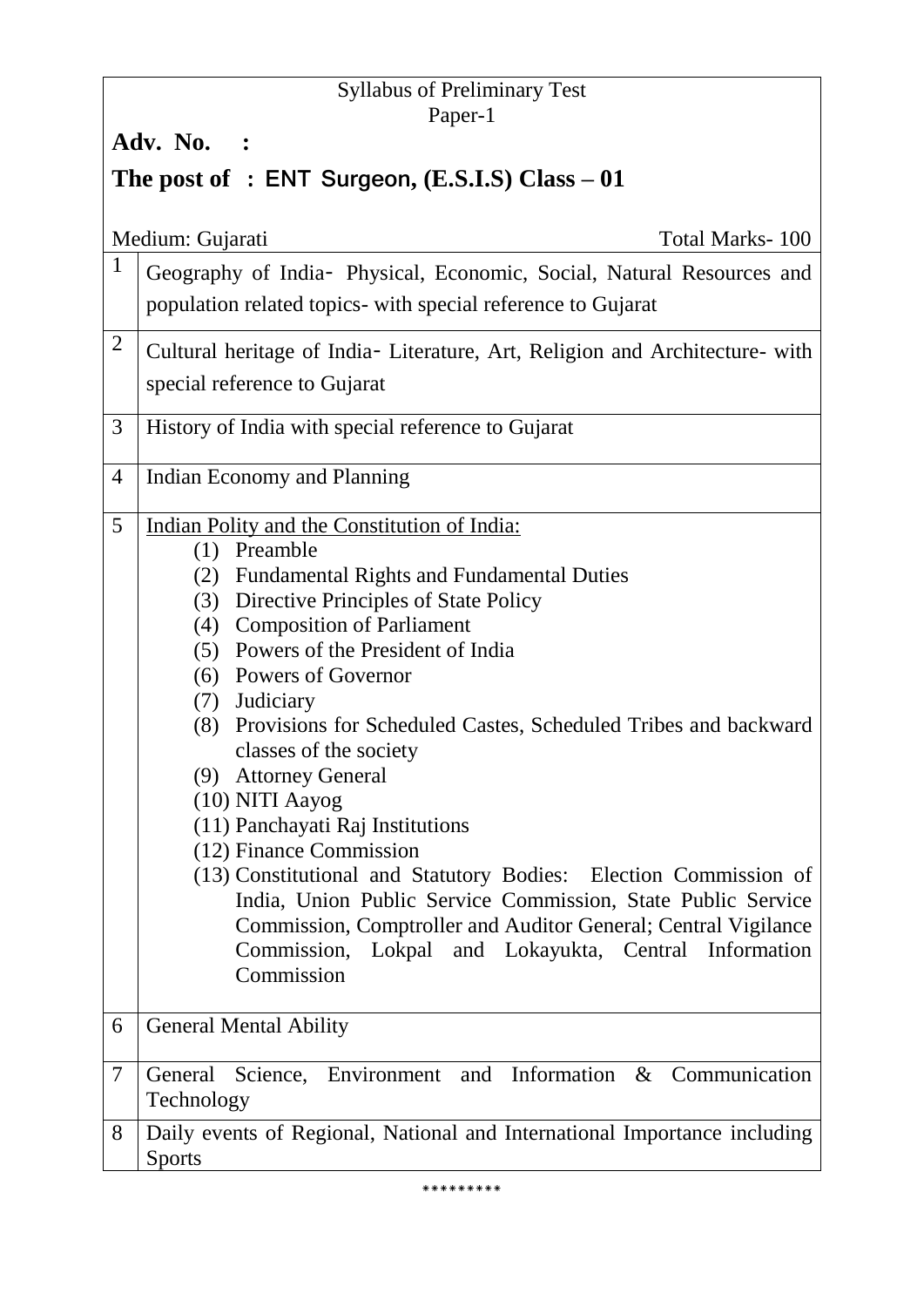# **Syllabus for the preliminary test for the recruitment on the post of ENT (Specialist Service), Class I in Gujarat Medical Services and Services under**

#### **Employees State Insurance Scheme**

**Marks – 200 Questions - 200 Medium - English**

#### **1. Basic concepts**

- Anatomy and Physiology of ear, nose and throat, trachea and oesophagus.
- $\triangleright$  The generation and reception of speech
- $\triangleright$  Radiographic anatomy of the ear, nose, throat and imaging.
- $\triangleright$  Bacteriology in relation to Otorhinolaryngology
- $\triangleright$  Allergy and rhinitis
- $\triangleright$  Haematology in relation to Otolaryngology
- $\triangleright$  Anaesthesia for Otolaryngology
- $\triangleright$  Pharmacology of drugs used in ENT
- $\triangleright$  Electrolyte, fluid balance/shock conditions
- $\triangleright$  Routine blood, urine testing
- $\triangleright$  Preparation of slides
- $\triangleright$  Facial nerve stimulation test
- $\triangleright$  Audiometric tests like pure tone Audiometry, Impedance Audiometry, Free field Audiometry, Specialized tests of hearing including SISI, Tone decay, ABLB, Speech discrimination score etc.
- $\triangleright$  Vestibular tests like caloric testing (Water and Air) stopping test, Fukuda's test, Evoked response audiometry.

### **2. Ear:**

- $\triangleright$  The physical and functional examination of the ear
- $\triangleright$  The functional and physical examination of the vestibular system.
- $\triangleright$  Tinnitus
- $\triangleright$  Affections of external ear
- $\triangleright$  of deformities of the external ear.

#### Page **1** of **5**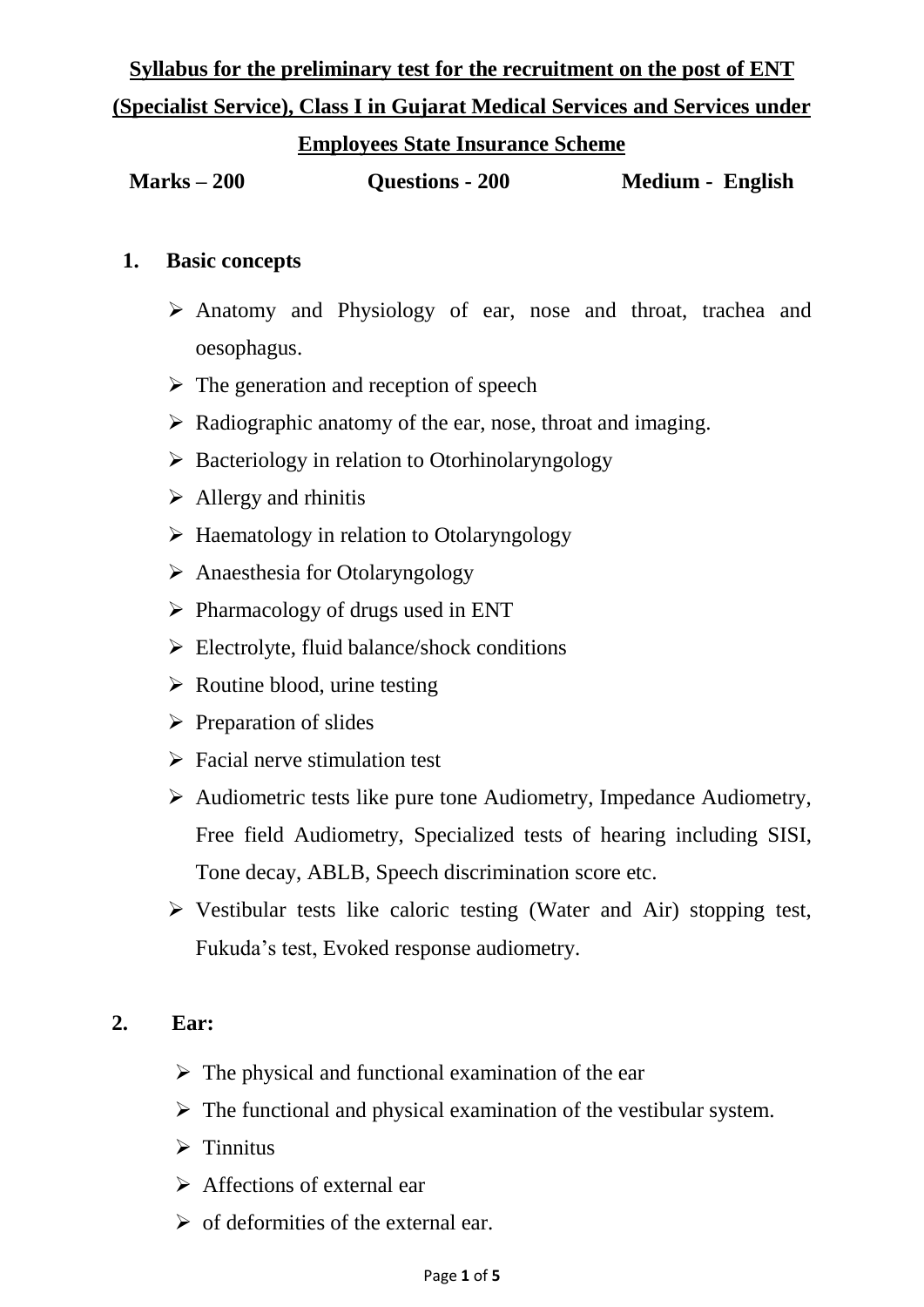- $\triangleright$  Congenital conditions of the middle ear cleft
- $\triangleright$  Traumatic conductive deafness
- $\triangleright$  Acute inflammation of the middleear cleft
- $\triangleright$  Non-suppurative otitis media
- $\triangleright$  Chronic suppurative otitis media
- $\triangleright$  Repair Management of chronic suppurative otitis media
- $\triangleright$  Complications of infections of middle ear.
- $\triangleright$  Tumors of the middle ear cleft and temporal bone
- $\triangleright$  Diseases of the otic capsule-otosclerosis
- $\triangleright$  Diseases of the otic capsule-other diseases
- $\triangleright$  The deaf child
- $\triangleright$  Acoustic neuroma
- $\triangleright$  Ototoxicity
- $\triangleright$  Presbycusis
- Diagnosis and management of sudden and fluctuant sensorineural hearing loss.
- Meniere's disease
- $\triangleright$  Neurologic aspects of vertigo
- $\triangleright$  Facial paralysis
- $\triangleright$  Rehabilitation of adults with acquired Hearing loss-Hearing aids
- $\triangleright$  The cochlear Implants
- $\triangleright$  Nystagmus
- $\triangleright$  Otoacoustic emissions
- $\triangleright$  Traumatic lesions of the inner ear
- $\triangleright$  Inflammatory lesions of the vestibular and auditory nerve
- $\triangleright$  Vascular lesions of the inner ear
- $\triangleright$  Electronystagmography
- $\triangleright$  Skull base/Neurologic surgery

#### **3. Nose:**

 $\triangleright$  Examination of the nose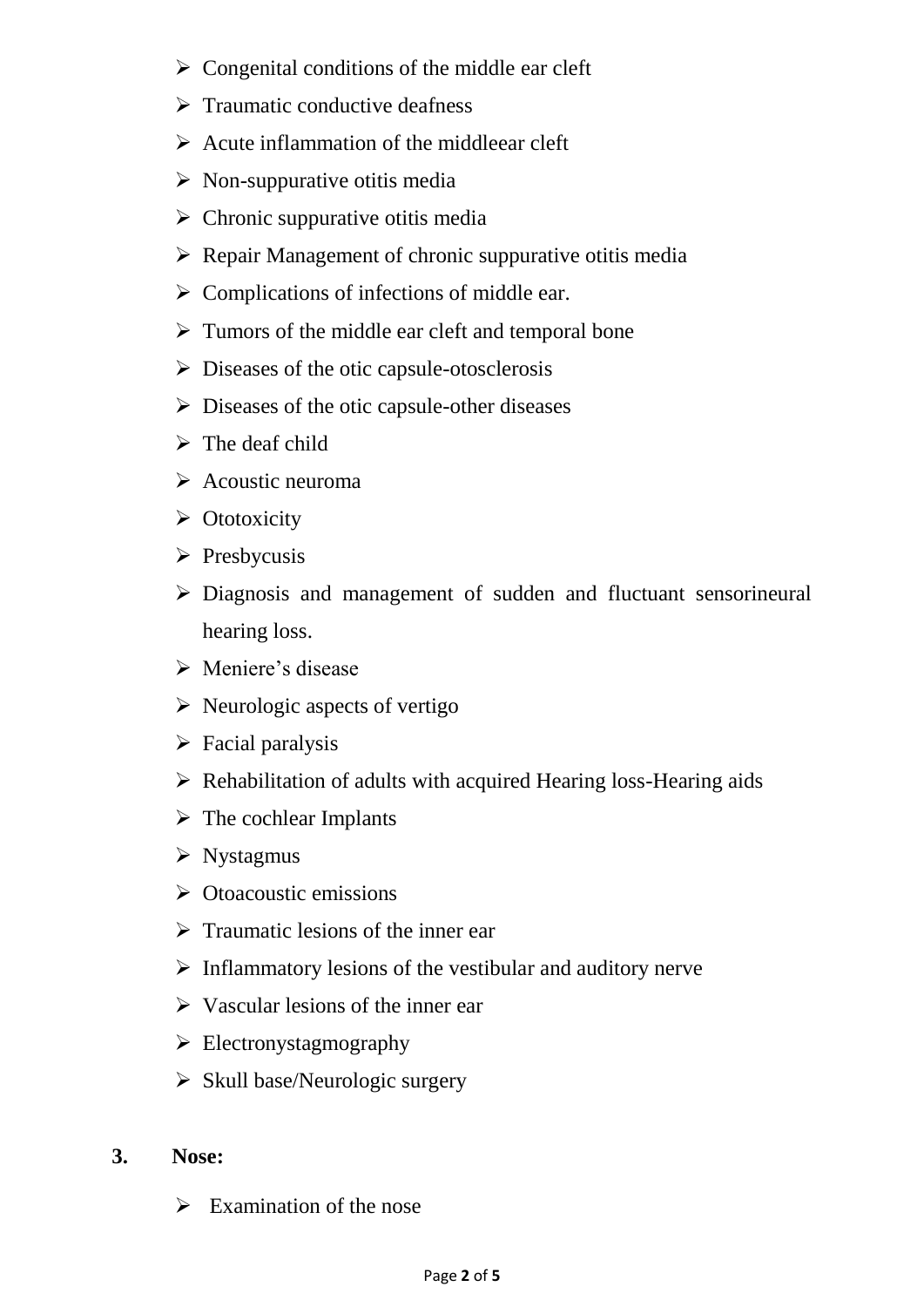- $\triangleright$  Conditions of the external nose
- $\triangleright$  Injuries of the facial skeleton
- $\triangleright$  Congenital diseases of the nose
- $\triangleright$  The nasal septum
- $\triangleright$  Foreign bodies in the nose, rhinolith, Epistaxis
- $\triangleright$  Acute chronic inflammations of the nasal cavities
- $\triangleright$  Vasomotor rhinitis-allergic and non-allergic
- $\triangleright$  Nasal polyposis
- $\triangleright$  Abnormalities of smell
- $\triangleright$  Acute sinusitis
- $\triangleright$  Chronic sinusitis
- $\triangleright$  Nasal Allergy/Fungal allergic sinusitis
- $\triangleright$  Complications of acute and chronic sinusitis
- $\triangleright$  Tumors of nose and sinuses
- $\triangleright$  Facial pains
- $\triangleright$  Trans-ethmoidal hypophysectomy
- $\triangleright$  FESS (Functional endoscopic sinus surgery)
- $\triangleright$  Cosmetic surgery of the nose
- $\triangleright$  Non-healing granuloma of the nose
- $\triangleright$  Surgery of the pterygopalatine fossa.
- > LASER Surgery

### **4. Throat:**

- $\triangleright$  Methods of examination of the mouth and pharynx
- $\triangleright$  Diseases of the mouth
- $\triangleright$  Diseases of the salivary glands
- $\triangleright$  Pharyngeal lesions associated with general diseases
- $\triangleright$  Diseases of the tonsils and adenoids (excluding neoplasms)
- $\triangleright$  Tumors of the pharynx
- Hypopharyngeal diverticulum (Pharyngeal Pouch)
- $\triangleright$  Methods of examining and larynx and tracheobronchial tree
- $\triangleright$  Congenital diseases of the larynx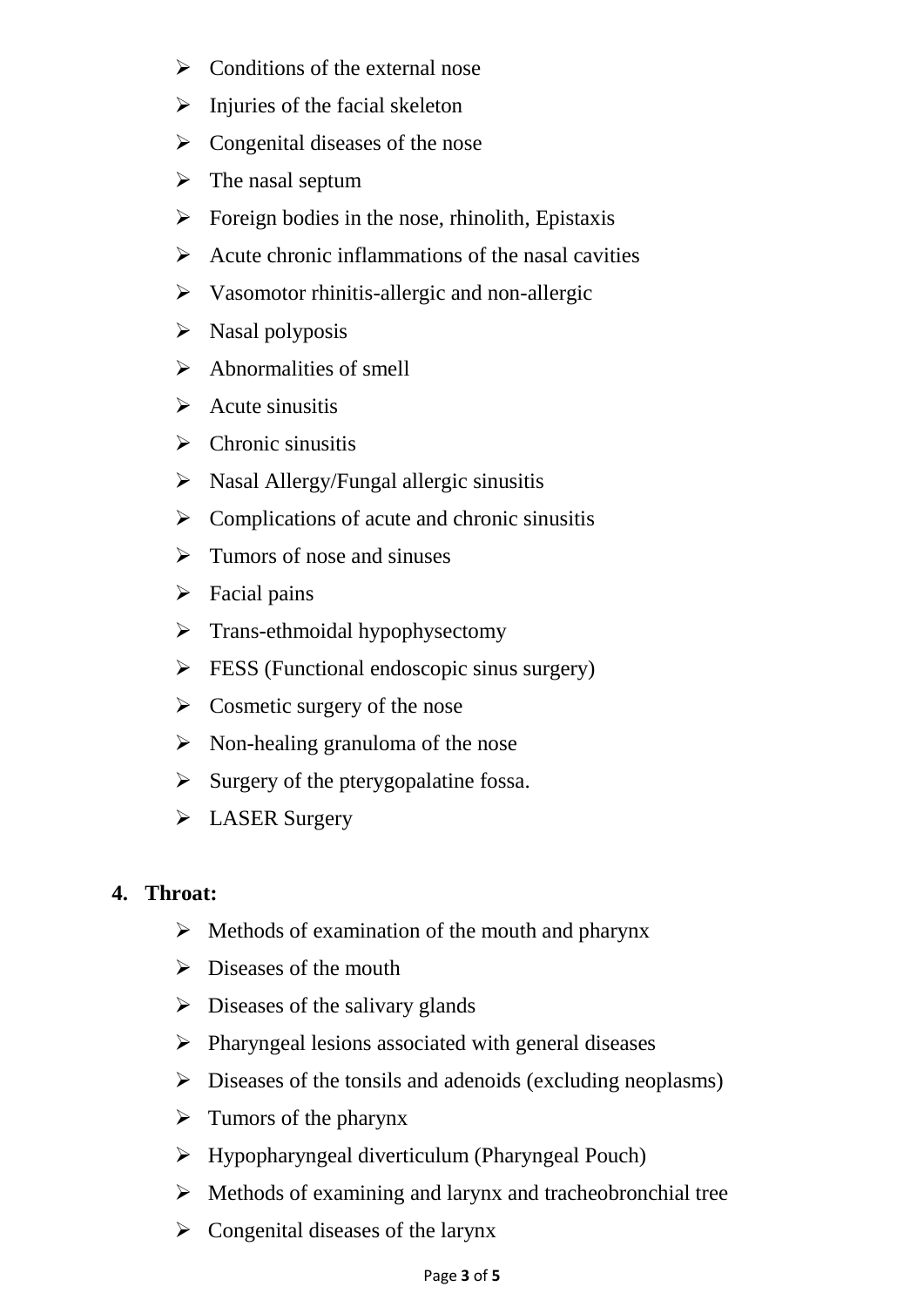- $\triangleright$  Laryngeal disorders in singers and other voice users
- $\triangleright$  Neurological affections of larynx and pharynx
- $\triangleright$  Intubation of the larynx, laryngotomy and tracheostomy
- $\triangleright$  Cervical node dissection
- $\triangleright$  Skin grafts in Otolaryngology and reconstructive methods including regional and distant flaps for repair of defects after excision of tumors or trauma.
- $\triangleright$  Micro laryngeal surgery/thyroplasty
- $\triangleright$  Oesophageal conditions in the practice of ear, nose and throat surgery
- $\triangleright$  Disorders of speech
- $\triangleright$  Lower respiratory conditions in Otolaryngology

#### **5. Miscellaneous and head and neck:**

- $\triangleright$  Cranial nerves
- Raised intracranial tension-causes, diagnosis, management with particular
- $\triangleright$  reference to otitis hydrocephalus
- $\triangleright$  Head injuries and I.C. Haemorrhage
- $\triangleright$  Pituitary gland, anatomy, physiology hypo and hyper pituitarism, new growths.
- $\triangleright$  Intracranial venous sinuses and their affections
- $\triangleright$  Osteology: skull, mandible cervical and thoracic vertebral sternum
- Cervical fascia, facial spaces in neck, retro-pharyngeal and parapharyngeal Abscesses
- Anatomy and physiology of thyroid gland, goitre, diseases of the thyroid and carcinoma of thyroid, Large blood vessels in neck, thoracic duck development of major cervical and thoracic blood vessels.
- $\triangleright$  Head and neck reconstructive surgery.
- $\triangleright$  Functional Anatomy of cerebellum and brainstem